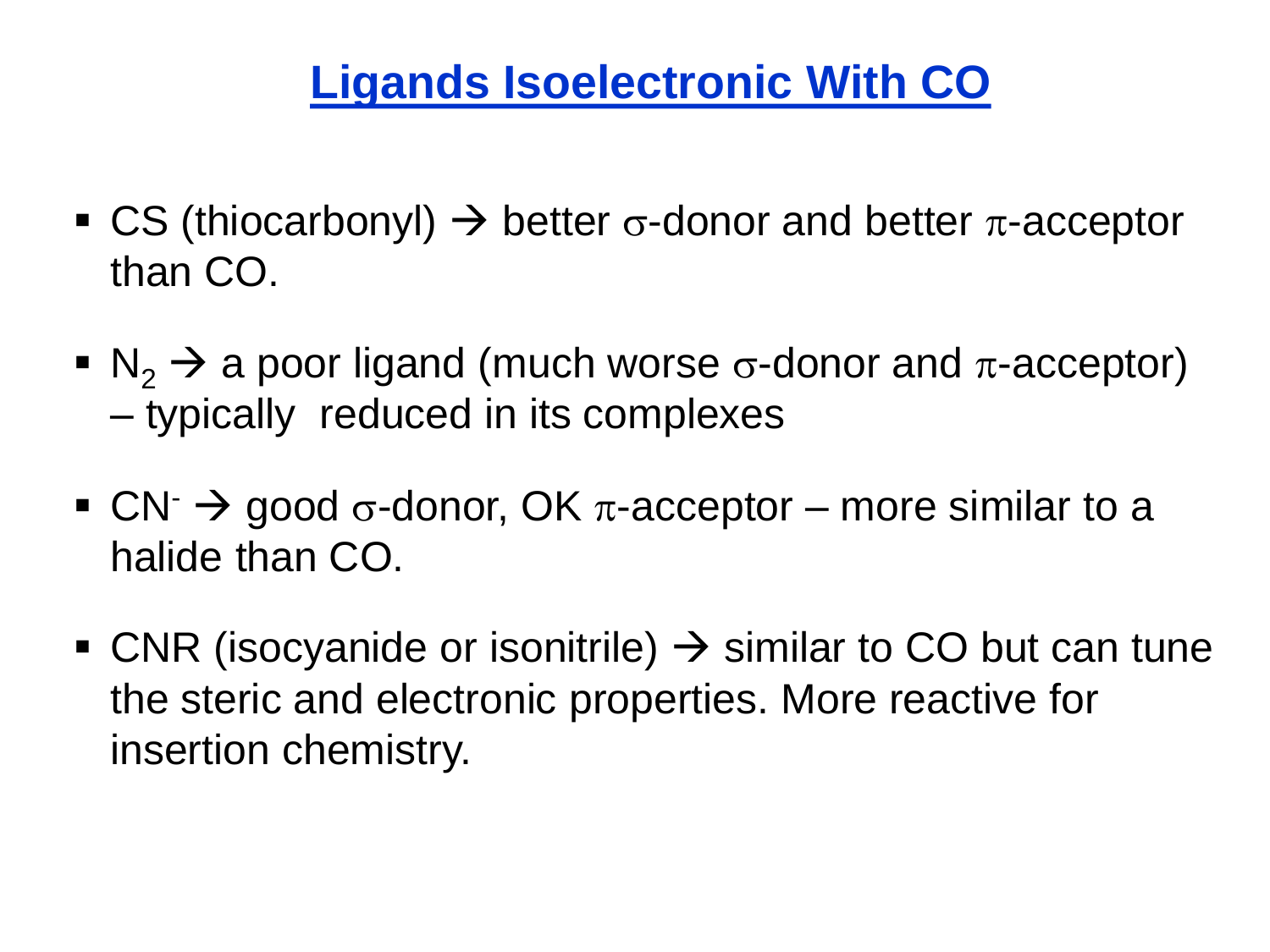$\bullet$  NO and NNR  $\rightarrow$  redox active ligands (linear NO<sup>+</sup> or bent NO- ) can change the total electron count of a complex (what would you expect for  $[Cr(NO)<sub>4</sub>]$ ?).

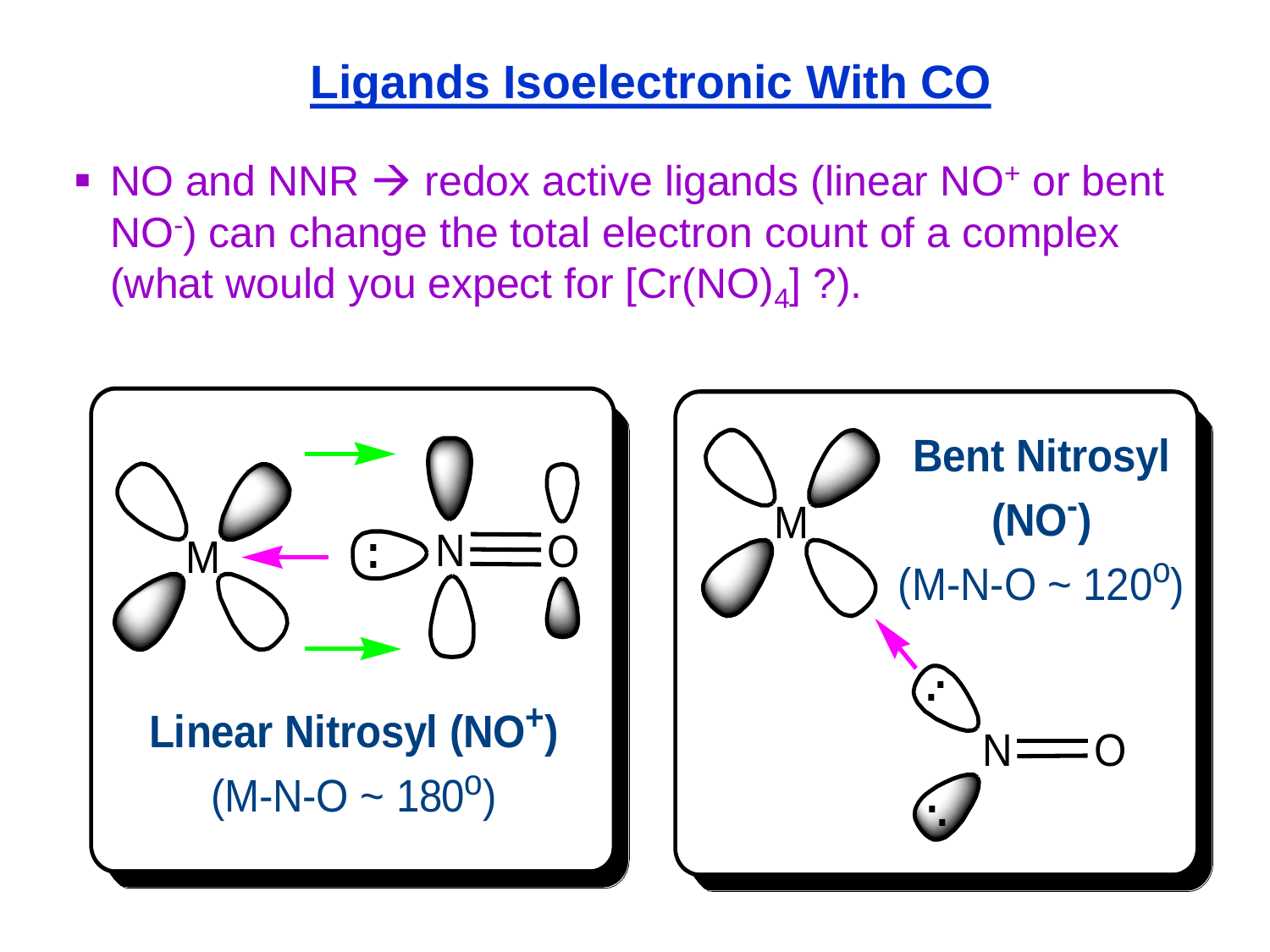| CO               | • Carbonyl: $\sigma$ -donor, strong $\pi$ -acceptor.<br><b>•</b> Terminal (1850-2100 cm <sup>-1</sup> ), $\mu_2$ -bridging (1700-1850 cm <sup>-1</sup> ) or $\mu_3$ -bridging (1600-1700 cm <sup>-1</sup> ).<br>For free CO, $v(CO) = 2143$ cm <sup>-1</sup> .                                                                                                                                                                                                                                                                                                                                                                                                                                                                                                                                                                                                                                                                                                                                                                                                                                                                                                                                       |
|------------------|------------------------------------------------------------------------------------------------------------------------------------------------------------------------------------------------------------------------------------------------------------------------------------------------------------------------------------------------------------------------------------------------------------------------------------------------------------------------------------------------------------------------------------------------------------------------------------------------------------------------------------------------------------------------------------------------------------------------------------------------------------------------------------------------------------------------------------------------------------------------------------------------------------------------------------------------------------------------------------------------------------------------------------------------------------------------------------------------------------------------------------------------------------------------------------------------------|
| $\mathbf{CS}$    | • Thiocarbonyl: better $\sigma$ -donor and better $\pi$ -acceptor than CO.<br><b>Terminal</b> (1160-1410 cm <sup>-1</sup> ), $\mu_2$ -bridging (1100-1160 cm <sup>-1</sup> ) or $\mu_3$ -bridging (1040-1080 cm <sup>-1</sup> ).<br>For free CS (not stable at room temperature), $v(CS) = 1273$ cm <sup>-1</sup> .<br>Synthesis of thiocarbonyl complexes from $ML_x + CS_2/PR_3$ or $ML_x^2 + Cl_2C = S$ .                                                                                                                                                                                                                                                                                                                                                                                                                                                                                                                                                                                                                                                                                                                                                                                         |
| NO               | ► Nitrosyl: redox active $\rightarrow$ linear N=O <sup>+</sup> (1600-1850 cm <sup>-1</sup> ) or bent N=O <sup>-</sup> (1500-1700 cm <sup>-1</sup> )<br>► NO <sup>+</sup> is isoelectronic with CO: worse $\sigma$ -donor, better $\pi$ -acceptor.<br>lacktriangleright Nitrosyls can be terminal or bridging. $\bullet$ Synthesis from NO gas, NO <sup>+</sup> PF <sub>6</sub> or CINO.<br>A related pair of redox active ligands are R-N=N <sup>+</sup> (diazonium) and R-N=N <sup>-</sup> (diazenide)                                                                                                                                                                                                                                                                                                                                                                                                                                                                                                                                                                                                                                                                                              |
| $\mathbf{N}_{2}$ | • Dinitrogen: isoelectronic with CO $\bullet$ Worse σ-donor and much worse π-acceptor than CO.<br>A poor ligand, and very unreactive due to extremely strong $N \equiv N$ triple bond. N-N bond<br>dissociation energies: $N \equiv N (946 \text{ kJ} \text{mol}^{-1})$ , $HN = NH (414 \text{ kJ} \text{mol}^{-1})$ , $H_2N-NH_2 (159 \text{ kJ} \text{mol}^{-1})$ .<br>$\bullet$ v(N <sub>2</sub> ) for free N <sub>2</sub> = 2331 cm <sup>-1</sup> (Raman). v(N <sub>2</sub> ) for L <sub>y</sub> M(N <sub>2</sub> ) = 700-2200 cm <sup>-1</sup> .<br>• In complexes – N <sub>2</sub> often reduced to N <sub>2</sub> <sup>2</sup> or N <sub>2</sub> <sup>4</sup> - use low valent early TM, lanthanide or<br>actinide complexes { $e.g.$ '(R <sub>2</sub> N) <sub>3</sub> Nb <sup>III</sup> ',R <sub>2</sub> Ti <sup>IV</sup> Cl <sub>2</sub> +Na/Hg, Cp <sup>*</sup> <sub>2</sub> Sm <sup>II</sup> or (R <sub>2</sub> N) <sub>3</sub> U <sup>III</sup> (THF)}.<br>■ Huge interest in converting N <sub>2</sub> to useful N-containing compounds e.g. NH <sub>3</sub> . Plants do this at<br>RT and 1 atm pressure. Haber-Bosch process (120 million Tonnes p.a.) Ru/C cat., 400 °C, 200<br>atm. |